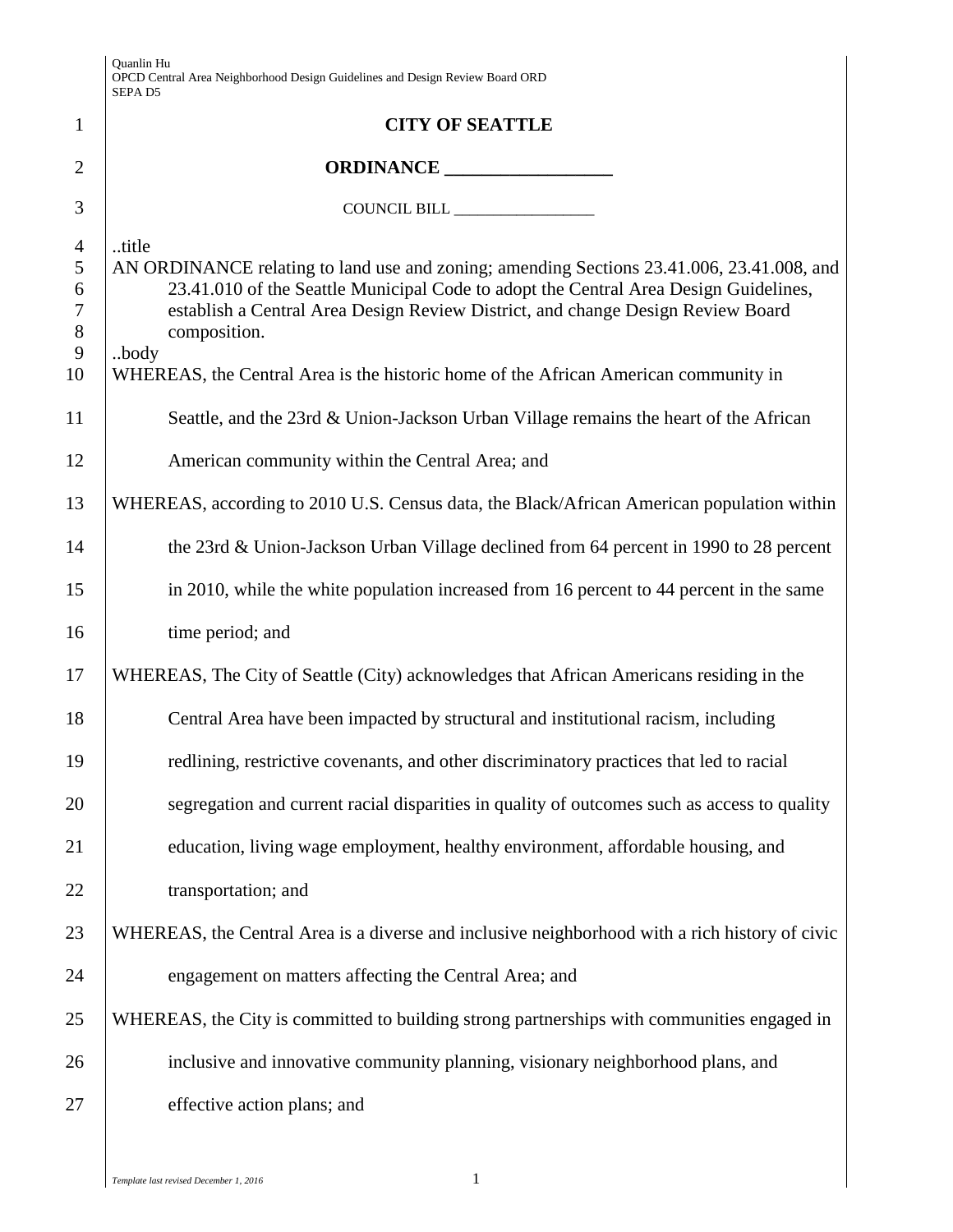| $\mathbf{1}$   |                                                                                            |
|----------------|--------------------------------------------------------------------------------------------|
| $\overline{2}$ | WHEREAS, in 1998, the City Council recognized the Central Area Neighborhood Plan; and      |
| 3              | WHEREAS, considering the development activities and cultural displacement concerns in the  |
| $\overline{4}$ | community, the Central Area Design Guidelines Coalition (CA DGC) was self-formed in        |
| 5              | April 2016 to partner with the city and local consultants to create a set of neighborhood- |
| 6              | specific guidelines and a Central Area Design Review Board to help shape new               |
| $\overline{7}$ | development in the Central Area today and also provide a path and identity for the future; |
| 8              | and                                                                                        |
| 9              | WHEREAS, the CA DGC consists of leaders from the 23rd Ave Action Community Team (23rd      |
| 10             | Ave ACT), Central Area Land Use Review Committee (CA LURC), Historical Central             |
| 11             | Area Arts and Cultural District (HCAACD), Central Area Collaborative, and African          |
| 12             | American Veterans Group of Washington; and                                                 |
| 13             | WHEREAS, on July 24, 2017, the City Council adopted Resolution 31752 recognizing: the      |
| 14             | extensive efforts of the Central Area community to create the 23rd Avenue Action Plan      |
| 15             | (Union-Cherry-Jackson) and Urban Design Framework (UDF); the commitment and                |
| 16             | efforts of the 23rd Avenue Action Community Team (23rd Avenue ACT) in taking the           |
| 17             | lead to implement the Central Area community's vision and priorities as reflected by       |
| 18             | these plans, and identifying actions of the City and its partners to work with the         |
| 19             | community to implement these plans; and                                                    |
| 20             | WHEREAS, Resolution 31752 requested that the Office of Planning and Community              |
| 21             | Development (OPCD) and the Seattle Department of Construction and Inspections              |
| 22             | (SDCI) complete the work with the CA DGC to:                                               |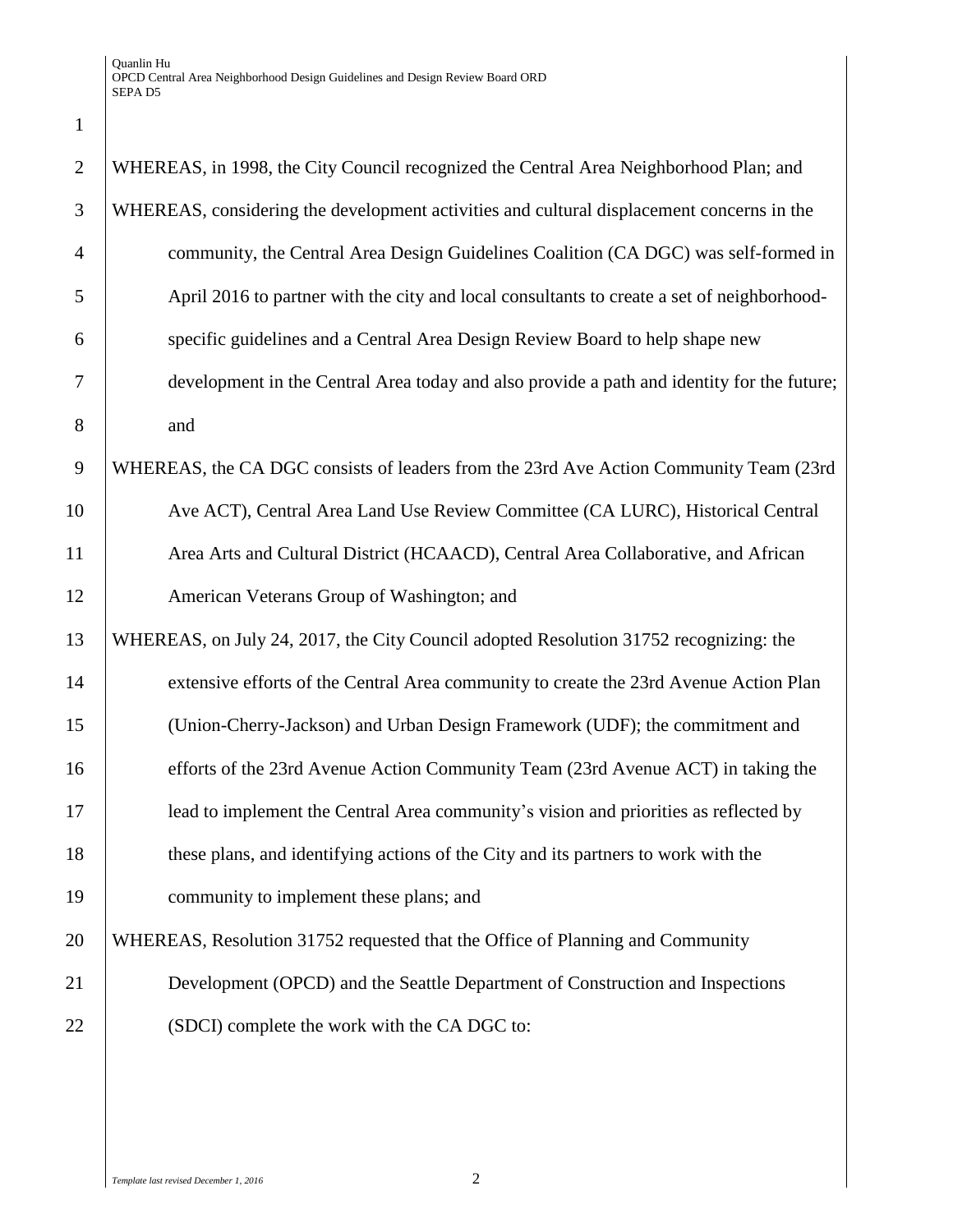| $\mathbf{1}$   | 1. Create neighborhood design guidelines for future development to reflect the Central       |
|----------------|----------------------------------------------------------------------------------------------|
| $\overline{2}$ | Area's history and cultural identity. Include guidelines that: (1) support the creation      |
| 3              | of spaces in the Central Area that are attractive to and functional for minority and         |
| $\overline{4}$ | locally owned businesses; and (2) promote public safety in the design of buildings           |
| 5              | and privately owned public open space; and                                                   |
| 6              | 2. Prepare recommendations for a new Central Area Design Review Board; and                   |
| $\overline{7}$ | WHEREAS, from January to September 2017, CA DGC partnered with the City to host four         |
| 8              | community workshops and open houses, conduct ongoing conversation with community             |
| 9              | members and groups involving over 400 community stakeholders, and develop goals and          |
| 10             | priorities for the Central Are Design Guidelines and Design Review Board; and                |
| 11             | WHEREAS, the Central Area Design Guidelines respect local community character, cultural      |
| 12             | diversity, and values; preserve and strengthen cultural communities and build the            |
| 13             | capacity of their leaders, organizations, and coalitions to have greater self-determination; |
| 14             | and                                                                                          |
| 15             | WHEREAS, the Central Area Design Guidelines reflect the unique historical character of the   |
| 16             | Central Area community; retain the rich characteristics valued by the community's long-      |
| 17             | term residents as well as its new and future residents; and facilitate inclusive and         |
| 18             | equitable growth and development; and                                                        |
| 19             | WHEREAS, the creation of a new Central Area Design Review District and Design Review         |
| 20             | Board supports equitable and inclusive community engagement and processes for those          |
| 21             | impacted by displacement, maximizes the effectiveness of the Central Area Design             |
| 22             | Guidelines, and helps guide future development to respond to the unique Central Area         |
| 23             | historical character and identity; NOW, THEREFORE,                                           |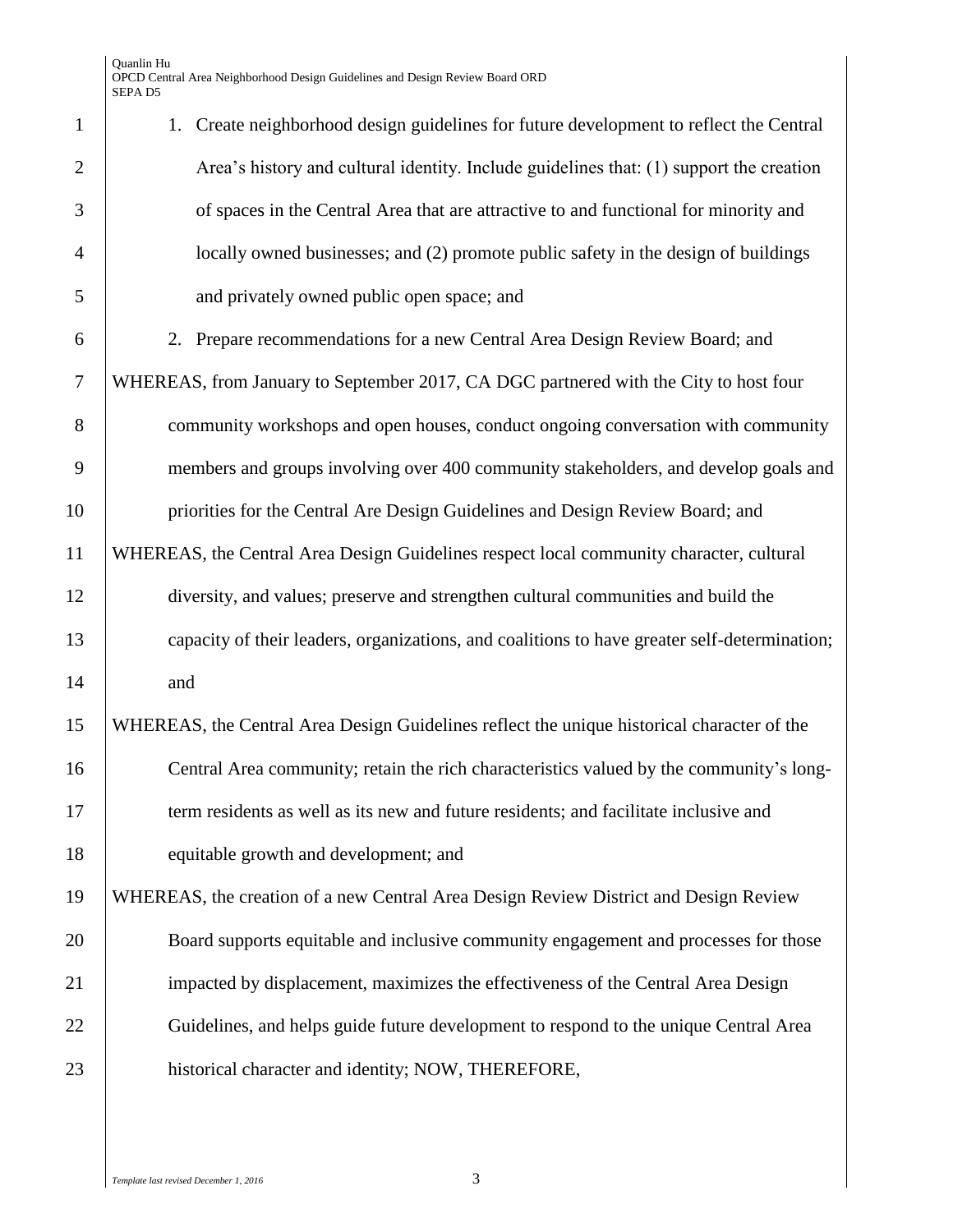## 1 **BE IT ORDAINED BY THE CITY OF SEATTLE AS FOLLOWS:**

2 | Section 1. Section 23.41.006 of the Seattle Municipal Code, last amended by Ordinance

 $3 \mid 125371$ , is amended as follows:

### 4 **23.41.006 Design Review Districts Map**

5 For the purposes of design review, the City ((shall be)) is divided into ((seven)) eight districts, as

6 depicted on the Design Review Districts Map, Map A for [23.41.006.](https://library.municode.com/wa/seattle/codes/municipal_code?nodeId=TIT23LAUSCO_SUBTITLE_IIILAUSRE_CH23.41DERE_PTIDERE_23.41.006DEREDIMA)

7 **Map A for 23.41.006** 

8 **Design Review Board Districts**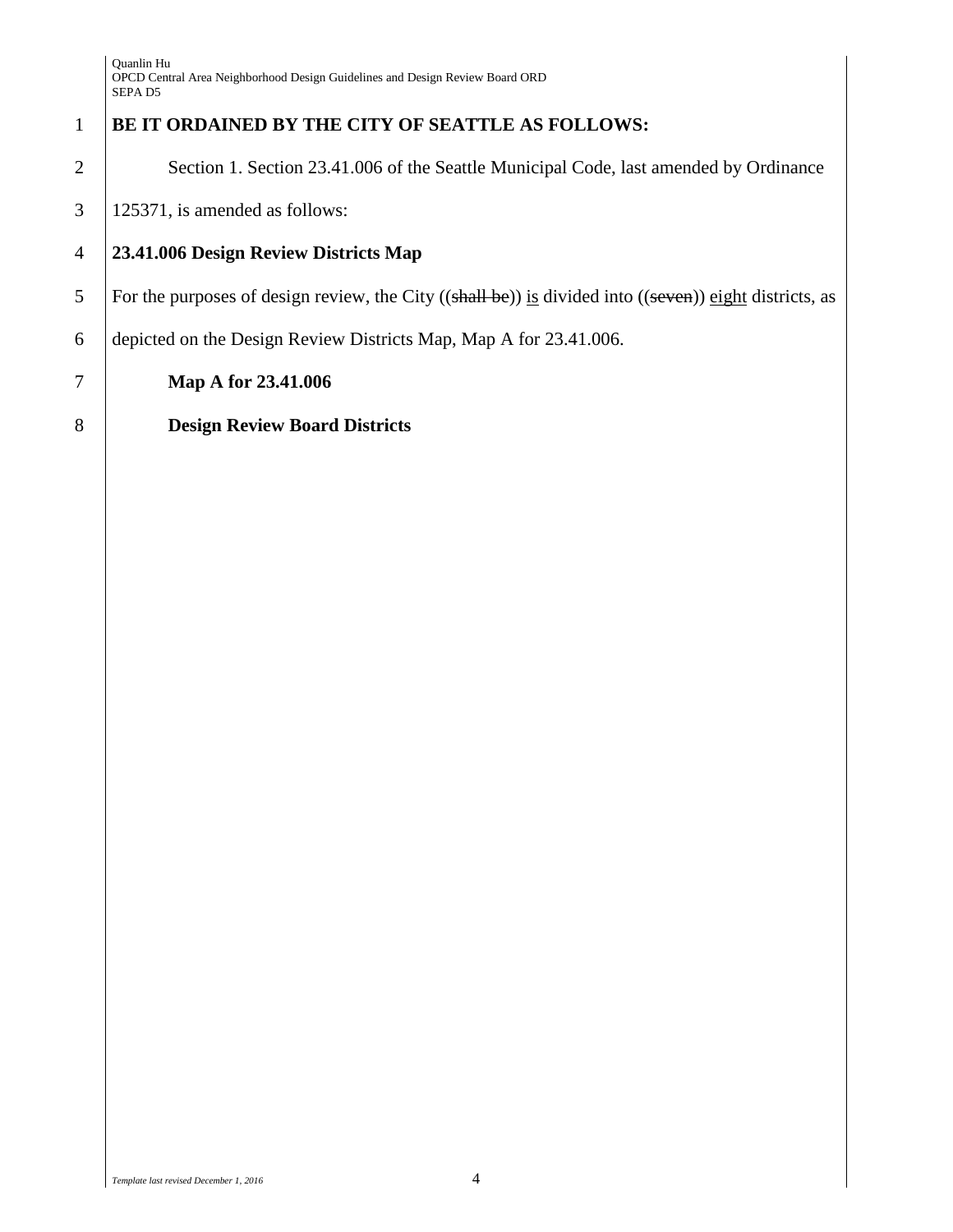Quanlin Hu OPCD Central Area Neighborhood Design Guidelines and Design Review Board ORD SEPA D5



1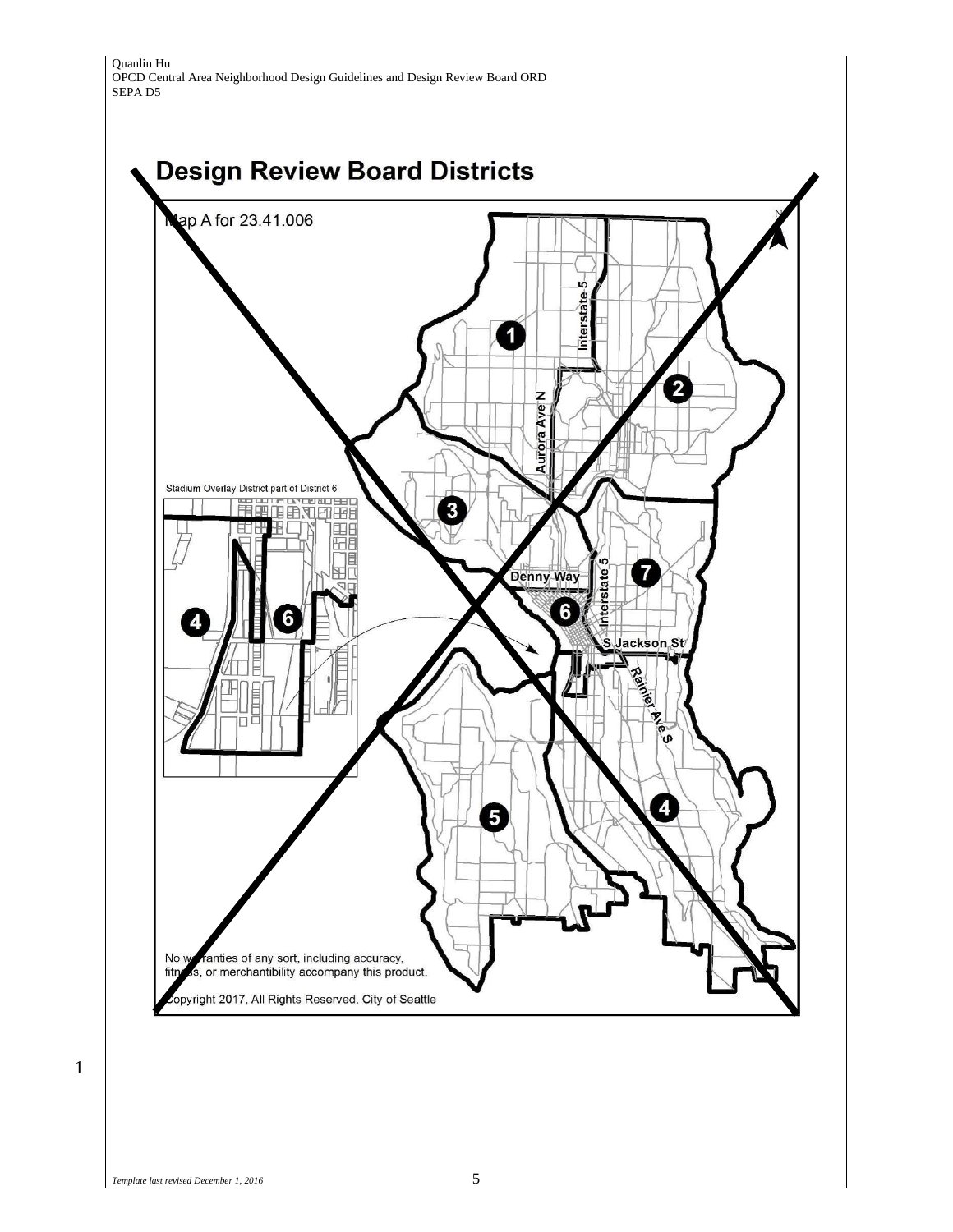# **Design Review Board Districts**

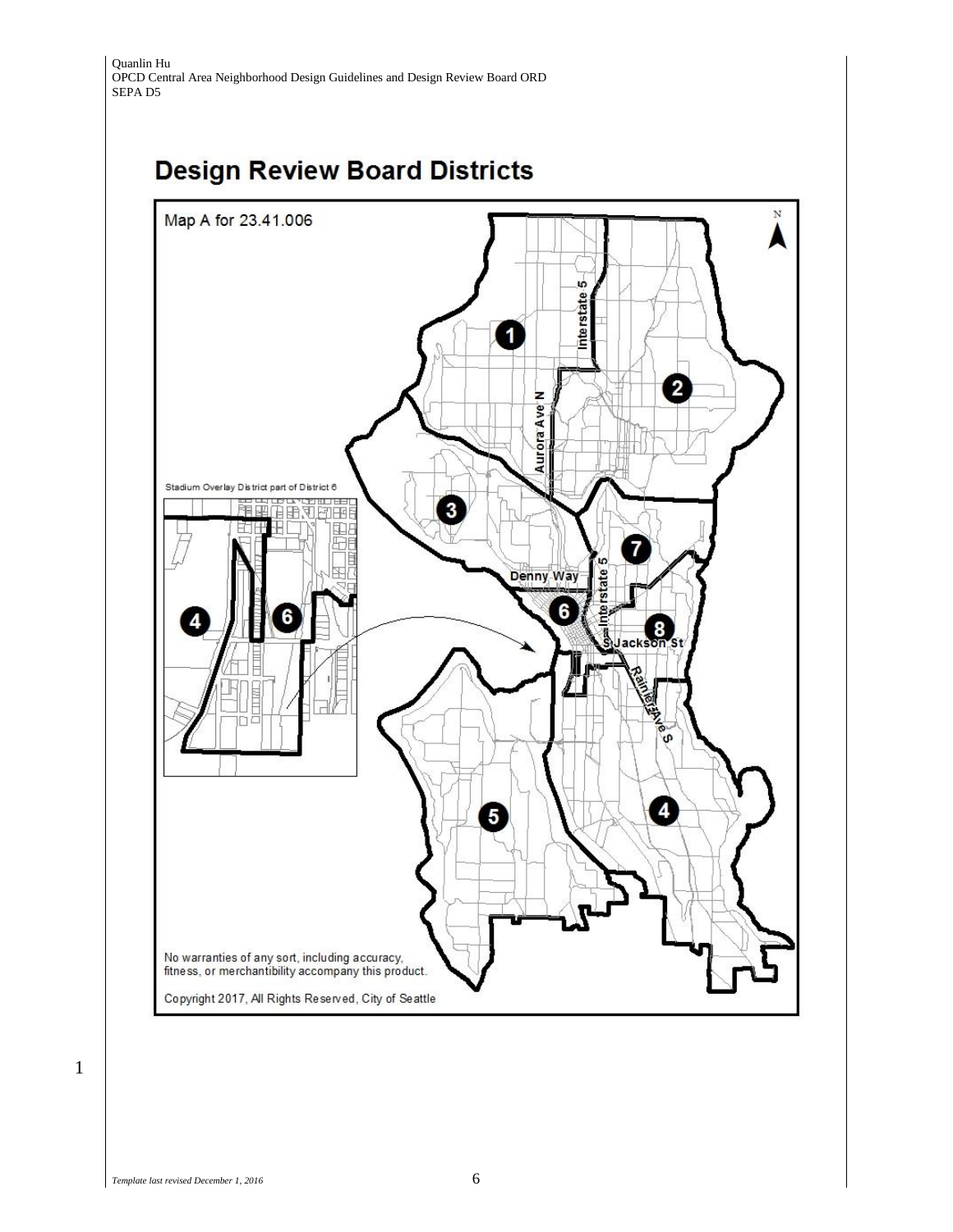1 Section 2. Subsection 23.41.008.C of the Seattle Municipal Code, which section was last

2 amended by Ordinance 125429, is amended as follows:

## 3 **23.41.008 Design Review general provisions**

 $4 \mid$  \*\*\*

5 C. Design Review Board composition

#### 6 1. The Design Review Board shall be composed as follows:

| <b>Table A for 23.41.008</b><br><b>Design Review Board composition</b>                                                                                                                                                                                                                               |                                                  |                                                  |                                             |                                                                                                                                                |                                                                               |
|------------------------------------------------------------------------------------------------------------------------------------------------------------------------------------------------------------------------------------------------------------------------------------------------------|--------------------------------------------------|--------------------------------------------------|---------------------------------------------|------------------------------------------------------------------------------------------------------------------------------------------------|-------------------------------------------------------------------------------|
| <b>Representation</b>                                                                                                                                                                                                                                                                                | Development<br><b>interests</b>                  | <b>Design</b><br>professions                     | <b>Get Engaged</b>                          | Local<br>residential/<br>community<br>interests                                                                                                | <b>General</b><br><b>business</b><br>interests or<br>landscape<br>professions |
| Number                                                                                                                                                                                                                                                                                               | $((7))\underline{8}$                             | $((7))\underline{8}$                             | 1 or more                                   | $((14))$ 16<br>(2/district)                                                                                                                    | ((7))8                                                                        |
| Selection<br>process                                                                                                                                                                                                                                                                                 | ((3))4<br>appointed by<br>Mayor, 4 by<br>Council | ((3))4<br>appointed<br>by Mayor, 4<br>by Council | 1 or more<br>pursuant to<br>Chapter $3.511$ | $((3))\underline{4}$ appointed<br>by Mayor, 4<br>appointed by<br>Council, $((7))$ <sup>8</sup><br>jointly appointed<br>by Mayor and<br>Council | Jointly<br>appointed by<br>Mayor and<br>Council                               |
| Confirmation<br>process                                                                                                                                                                                                                                                                              | Council                                          |                                                  |                                             | All appointments made solely by the Mayor are subject to confirmation by                                                                       |                                                                               |
| Footnotes to Table A for 23.41.008<br>$1$ One or more designated young adult positions are added to the Design Review Board<br>pursuant to the Get Engaged Program, Chapter 3.51. The selection process and term of service<br>related to these young adult positions are set forth in Chapter 3.51. |                                                  |                                                  |                                             |                                                                                                                                                |                                                                               |
|                                                                                                                                                                                                                                                                                                      |                                                  |                                                  |                                             | 2. Term. Members of the Design Review Board shall be appointed to two-year                                                                     |                                                                               |
|                                                                                                                                                                                                                                                                                                      |                                                  |                                                  |                                             | terms. A member may be re-appointed to subsequent terms pursuant to the selection and                                                          |                                                                               |
|                                                                                                                                                                                                                                                                                                      |                                                  |                                                  |                                             | confirmation process in subsection 23.41.008.C.1. The Director may extend the existing term of                                                 |                                                                               |
|                                                                                                                                                                                                                                                                                                      |                                                  |                                                  |                                             | a serving member by up to one year in order to avoid more than two vacancies at any time. This                                                 |                                                                               |
|                                                                                                                                                                                                                                                                                                      |                                                  |                                                  |                                             |                                                                                                                                                |                                                                               |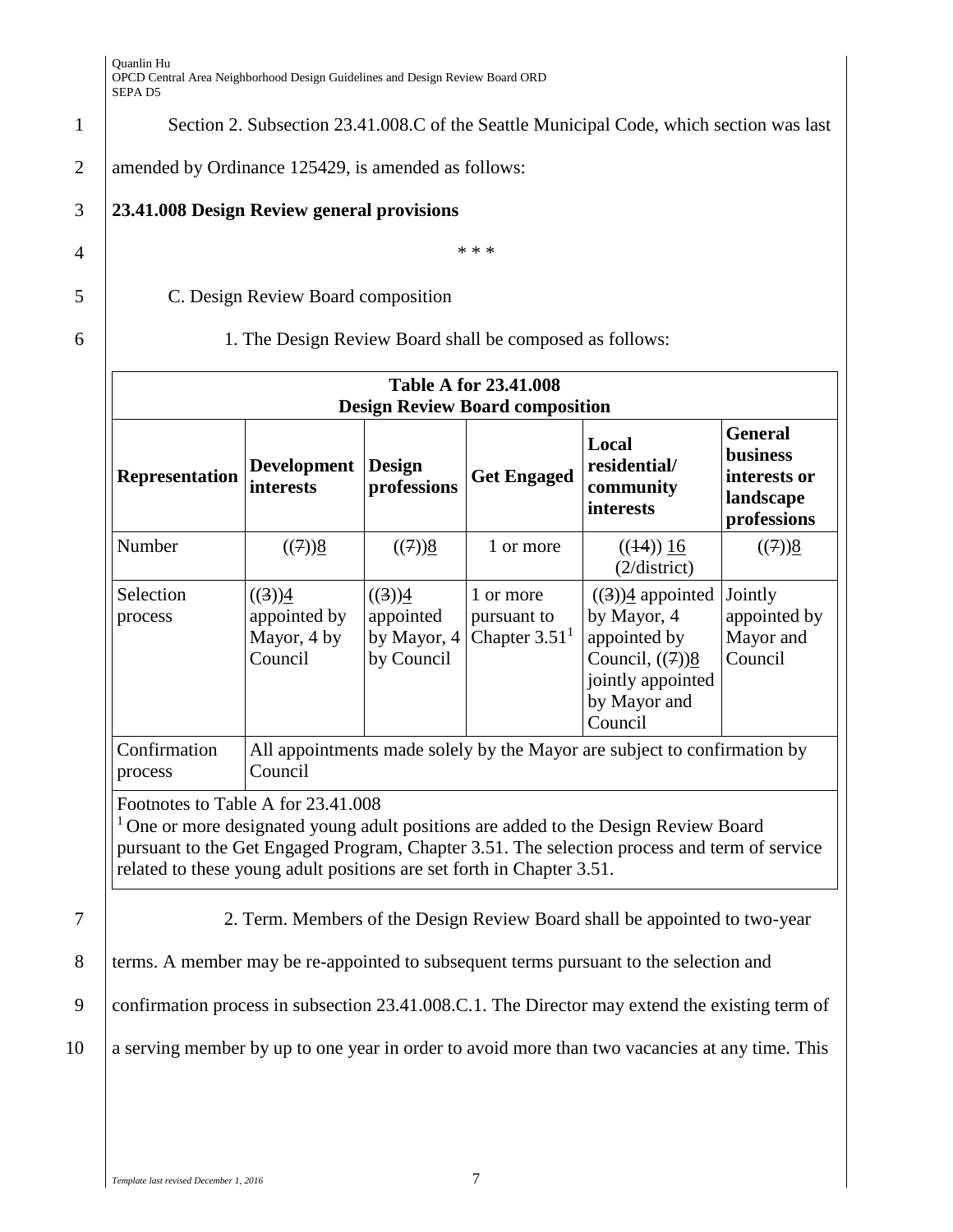| $\mathbf{1}$   | subsection 23.41.008.C.2 does not apply to Get Engaged members, whose terms are governed by         |
|----------------|-----------------------------------------------------------------------------------------------------|
| $\overline{2}$ | Chapter 3.51.                                                                                       |
| 3              | 3. Members may be removed by the Director for cause, including but not limited                      |
| 4              | to:                                                                                                 |
| 5              | a. Failing to attend the Design Review orientation session offered by SDCI                          |
| 6              | and an onboarding session offered by the City; and                                                  |
| 7              | b. Failing to attend at least 90 percent of all regularly scheduled meetings                        |
| 8              | that have occurred in the term.                                                                     |
| 9              | 4. Any vacancy in an unexpired term shall be filled in the same manner as the                       |
| 10             | original appointment. A member whose term is ending may continue on an interim basis as a           |
| 11             | member with voting rights until such time as a successor for that position has been appointed by    |
| 12             | the City Council or confirmed by the City Council.                                                  |
| 13             | Section 3. Subsection 23.41.008.E of the Seattle Municipal Code, which section was last             |
| 14             | amended by Ordinance 125429, is amended as follows:                                                 |
| 15             | 23.41.008 Design Review general provisions                                                          |
| 16             | * * *                                                                                               |
| 17             | E. Meetings of the Design Review Board                                                              |
| 18             | 1. Notice of Design Review Board meetings shall be given as described in                            |
| 19             | subsection 23.76.015.C.                                                                             |
| 20             | 2. All meetings of the Design Review Board shall be held in the evening in a                        |
| 21             | location which is accessible and conveniently located in the same design review district as the     |
| 22             | proposed project. The East Board may meet in either the East or Central Area district. Board        |
| 23             | meetings are open to the general public. The actions of the Board are not quasi-judicial in nature. |
|                |                                                                                                     |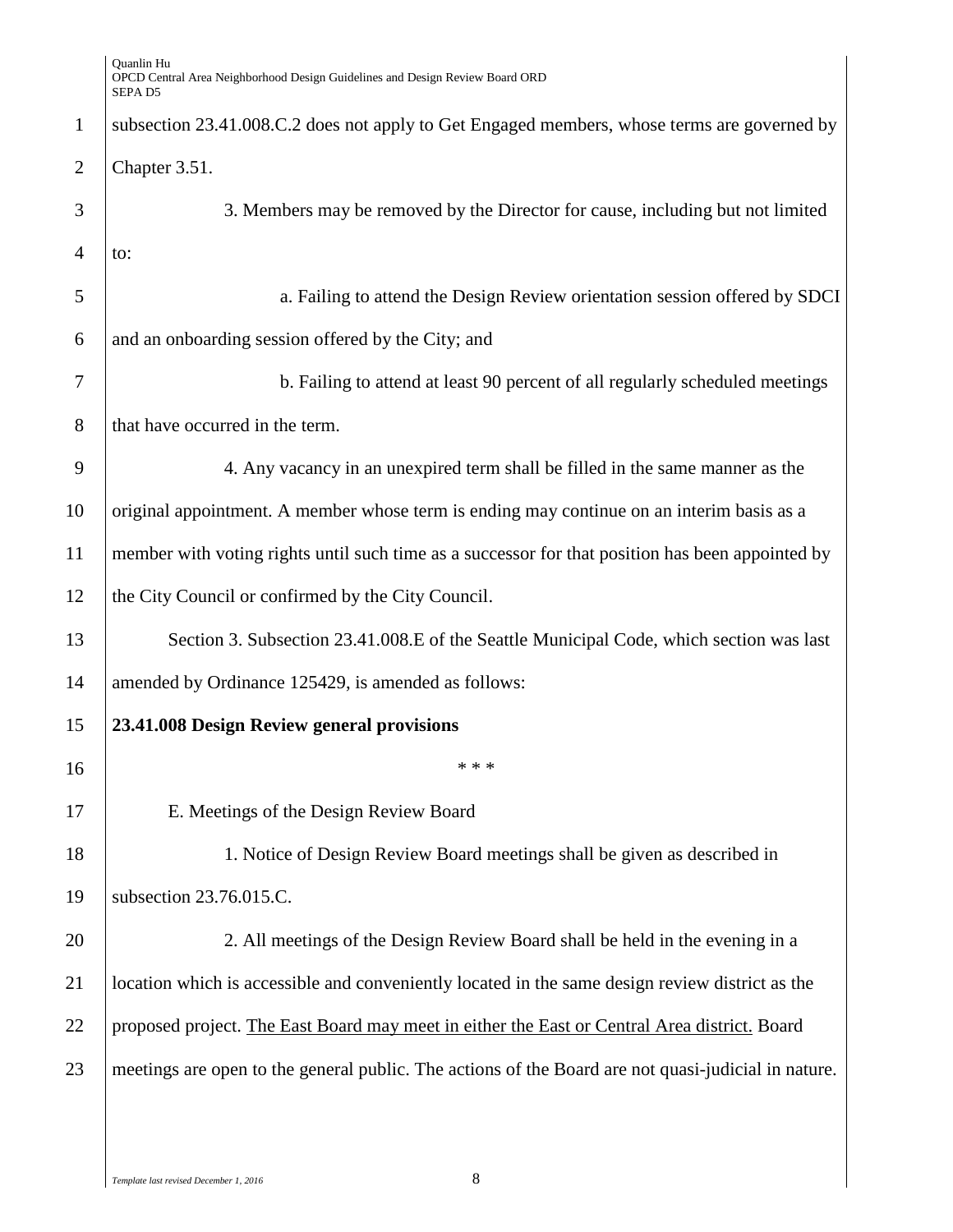#### 1 3. Design Review Board meetings are limited to the maximum number described

#### 2 | in Table ((A)) $\underline{B}$  for 23.41.008.

|                                                                                                                                                                                                                                                                                                                                                                                                                                                                                                                                                                                                        | Type of design review                               | Early design guidance meetings                                                          | <b>Recommendation meeting</b> |
|--------------------------------------------------------------------------------------------------------------------------------------------------------------------------------------------------------------------------------------------------------------------------------------------------------------------------------------------------------------------------------------------------------------------------------------------------------------------------------------------------------------------------------------------------------------------------------------------------------|-----------------------------------------------------|-----------------------------------------------------------------------------------------|-------------------------------|
|                                                                                                                                                                                                                                                                                                                                                                                                                                                                                                                                                                                                        | Full design review                                  | $2^{1,2}$                                                                               | $1^{1,2}$                     |
| Footnotes to Table B for 23.41.008<br><sup>1</sup> There is no limit to the number of Board meetings when:<br>The project lot is abutting or across the street from a lot in a single-family zone;<br>The development proposal includes a Type IV or Type V Master Use Permit<br>component as described in Chapter 23.76; or<br>Departures are requested, unless the project applicant elects the MHA performance<br>option according to Sections 23.58B.050 or 23.58C.050.<br><sup>2</sup> The Director may require additional Design Review Board meetings according to<br>subsection 23.41.008.E.4. |                                                     |                                                                                         |                               |
| 4. The Director may require additional Design Review Board meetings above the                                                                                                                                                                                                                                                                                                                                                                                                                                                                                                                          |                                                     |                                                                                         |                               |
| maximum established in subsection 23.41.008.E.3 if the Director determines the Design Review                                                                                                                                                                                                                                                                                                                                                                                                                                                                                                           |                                                     |                                                                                         |                               |
| Board needs additional time for deliberation and evaluation of a project due to the size and                                                                                                                                                                                                                                                                                                                                                                                                                                                                                                           |                                                     |                                                                                         |                               |
| complexity of the site or proposed development, the amount and content of public comment, an                                                                                                                                                                                                                                                                                                                                                                                                                                                                                                           |                                                     |                                                                                         |                               |
| applicant's insufficient response to previous Board direction, or at the applicant's request. If the                                                                                                                                                                                                                                                                                                                                                                                                                                                                                                   |                                                     |                                                                                         |                               |
| Design Review Board cannot complete a recommendation, it shall identify reasons why another                                                                                                                                                                                                                                                                                                                                                                                                                                                                                                            |                                                     |                                                                                         |                               |
|                                                                                                                                                                                                                                                                                                                                                                                                                                                                                                                                                                                                        | recommendation meeting is necessary.                |                                                                                         |                               |
|                                                                                                                                                                                                                                                                                                                                                                                                                                                                                                                                                                                                        |                                                     | * * *                                                                                   |                               |
|                                                                                                                                                                                                                                                                                                                                                                                                                                                                                                                                                                                                        |                                                     | Section 4. Subsection 23.41.010.B of the Seattle Municipal Code, which section was last |                               |
|                                                                                                                                                                                                                                                                                                                                                                                                                                                                                                                                                                                                        | amended by Ordinance 125429, is amended as follows: |                                                                                         |                               |
|                                                                                                                                                                                                                                                                                                                                                                                                                                                                                                                                                                                                        | 23.41.010 Design review guidelines                  |                                                                                         |                               |
|                                                                                                                                                                                                                                                                                                                                                                                                                                                                                                                                                                                                        |                                                     |                                                                                         |                               |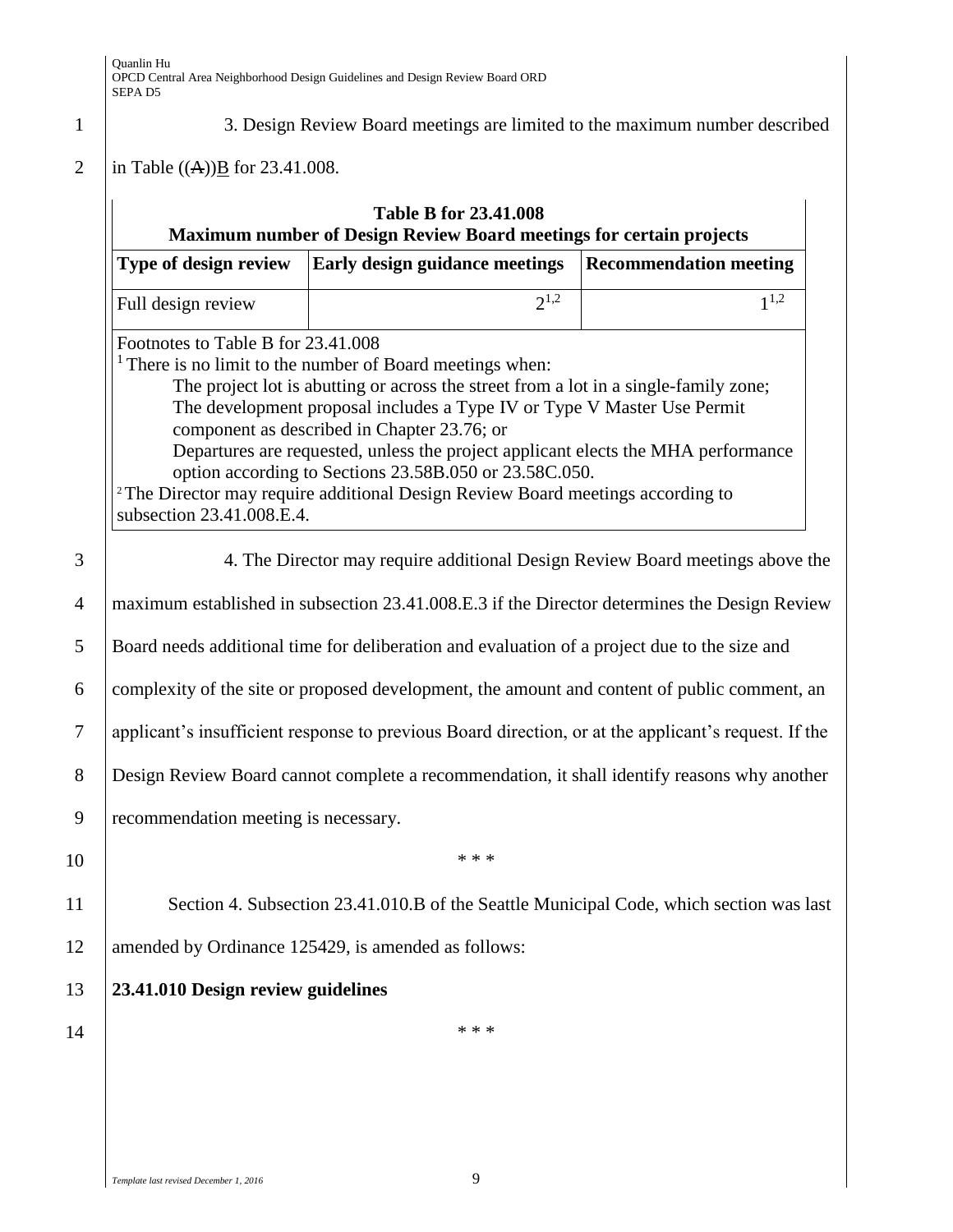| B. The following neighborhood design guidelines are approved. These neighborhood  |
|-----------------------------------------------------------------------------------|
| design guidelines apply in the areas shown on the map included in the guidelines. |
| 1. "Admiral Design Guidelines, 2013";                                             |
| 2. "Ballard Municipal Center Master Plan Area Design Guidelines, 2013";           |
| 3. "Belltown Urban Center Village Design Guidelines, 2004";                       |
| 4. "Capitol Hill Design Guidelines, 2013";                                        |
| 5. "Central Area Design Guidelines, 2017";                                        |
| $((5))$ 6. "Green Lake Design Guidelines, 2013";                                  |
| $((6))$ 7. "Greenwood/Phinney Design Guidelines, 2013";                           |
| $((7.))$ 8. "Morgan Junction Design Guidelines, 2013";                            |
| ((8.)) 9. "Mount Baker Town Center Design Guidelines, 2017";                      |
| $((9.))$ 10. "North Beacon Hill Design Guidelines, 2013";                         |
| $((40))$ 11. "North District/Lake City Design Guidelines, 2013";                  |
| $((11))$ 12. "Northgate Design Guidelines, 2013";                                 |
| $((12))$ 13. "Othello Design Guidelines, 2013";                                   |
| $((13))$ 14. "Pike/Pine Design Guidelines, 2017";                                 |
| $((14))$ 15. "Roosevelt Design Guidelines, 2013";                                 |
| $((15))$ 16. "South Lake Union Design Guidelines, 2013";                          |
| $((16.))$ 17. "University Design Guidelines, 2013";                               |
| $((17))$ 18. "Upper Queen Anne Design Guidelines, 2013";                          |
| $((18))$ 19. "Uptown Design Guidelines, 2013";                                    |
| $((19))$ 20. "Wallingford Design Guidelines, 2013"; and                           |
| ((20.)) 21. "West Seattle Junction Design Guidelines, 2013."                      |
|                                                                                   |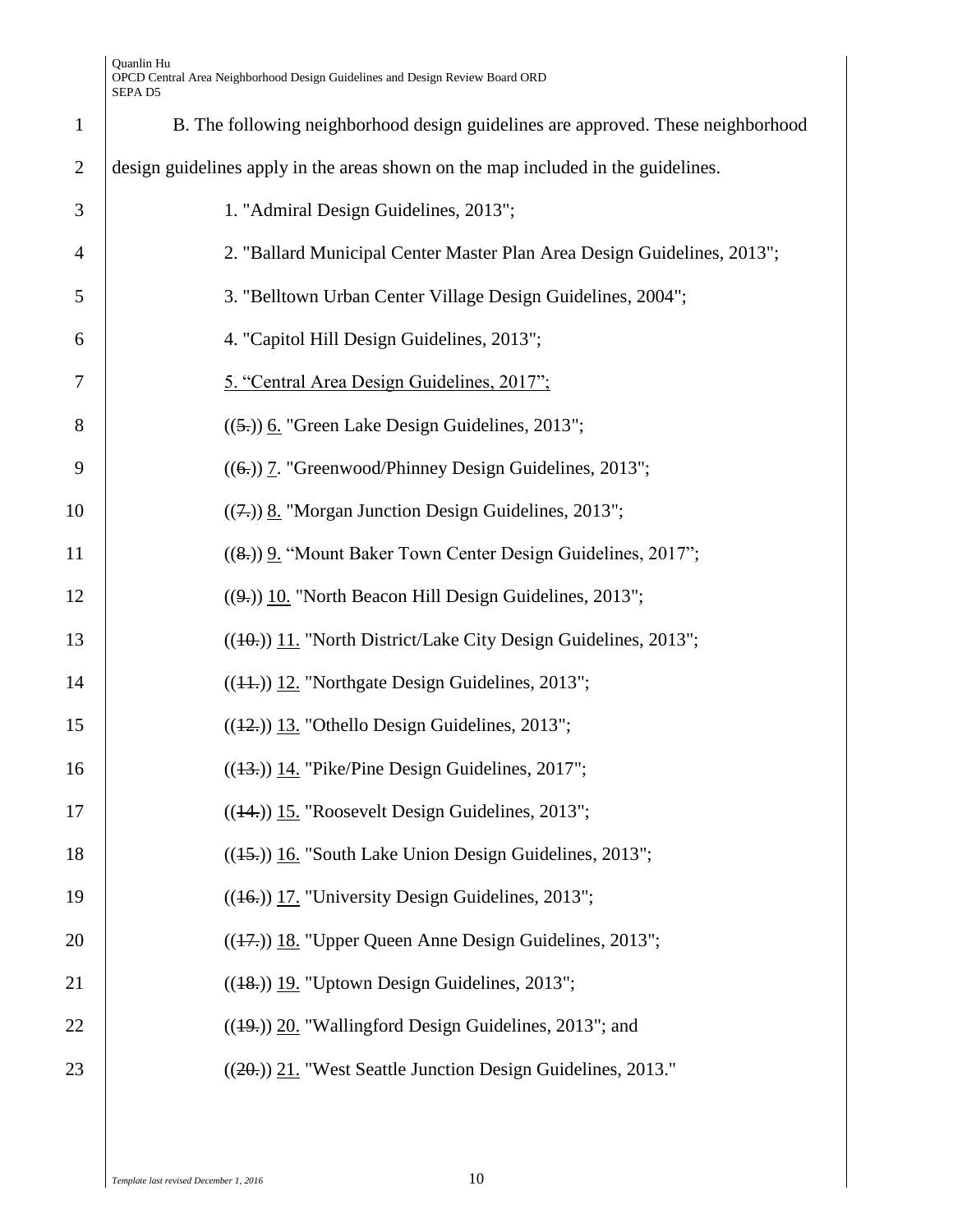|                | Quanlin Hu<br>OPCD Central Area Neighborhood Design Guidelines and Design Review Board ORD<br>SEPA <sub>D5</sub> |
|----------------|------------------------------------------------------------------------------------------------------------------|
| $\mathbf{1}$   | * * *                                                                                                            |
| $\overline{2}$ | Section 5. Sections 1, 2, and 3 of this ordinance shall take effect and be in force on July                      |
| 3              | 1, 2018.                                                                                                         |
| 4              | Section 6. This ordinance shall take effect and be in force 30 days after its approval by                        |
| 5              | the Mayor, but if not approved and returned by the Mayor within ten days after presentation, it                  |
| 6              | shall take effect as provided by Seattle Municipal Code Section 1.04.020.                                        |
| 7              |                                                                                                                  |
| 8              | and signed by me in open session in authentication of its passage this _____ day of                              |
| 9              | $\sim$ 2017.                                                                                                     |
|                |                                                                                                                  |
| 10             |                                                                                                                  |
| 11             |                                                                                                                  |
|                |                                                                                                                  |
| 12             |                                                                                                                  |
|                |                                                                                                                  |
| 13<br>14       |                                                                                                                  |
|                | Tim Burgess, Mayor                                                                                               |
| 15             |                                                                                                                  |
|                |                                                                                                                  |
| 16             |                                                                                                                  |
| 17             | Monica Martinez Simmons, City Clerk                                                                              |
|                |                                                                                                                  |
| 18<br>19       | (Seal)                                                                                                           |
|                |                                                                                                                  |
|                |                                                                                                                  |